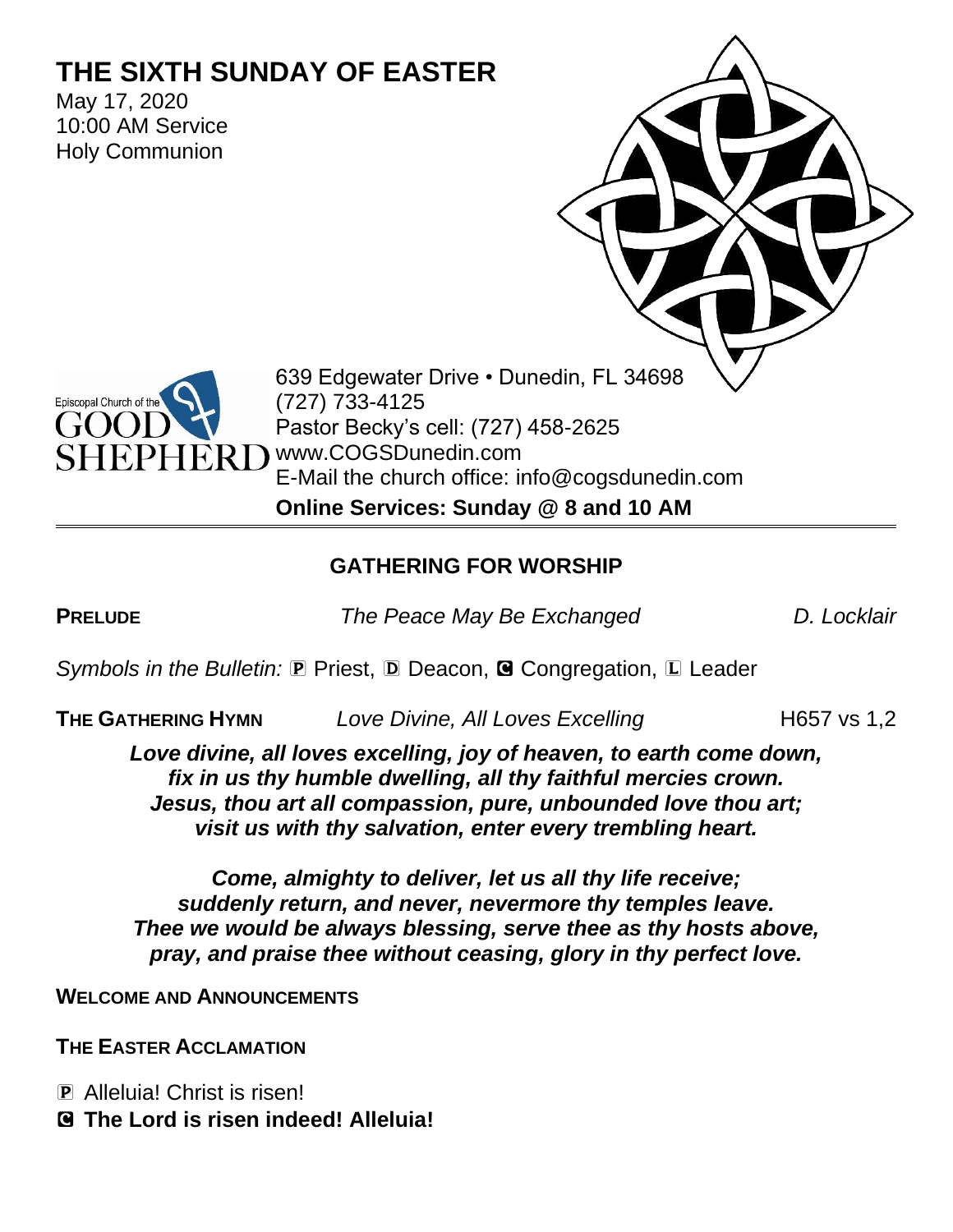**THE GATHERING PRAYER**

P We gather in the name of our Easter God:

C **Our Risen Lord transforms darkness into light, hatred into tolerance, despair into hope.**

P We rejoice in the power of our Easter God:

C **Our Father's love redeems every Good Friday nightmare into the promise of eternal life.**

P We embrace the purposes of our Easter God:

C **The Holy Spirit challenges us to leave tomb-like safety and invites us to live our faith boldly.**

- P We are Easter people:
- C **We are a sign that indeed miracles happen, and that with God, all things are possible.**

| THE HYMN OF PRAISE | The Church's One Foundation | H. 525 vs 1, 2 |
|--------------------|-----------------------------|----------------|
|--------------------|-----------------------------|----------------|

*The Church's one foundation is Jesus Christ her Lord; she is his new creation by water and the word: from heaven he came and sought her to be his holy bride; with his own blood he bought her, and for her life he died.*

*Elect from every nation, yet one o'er all the earth, her charter of salvation, one Lord, one faith, one birth; one holy Name she blesses, partakes one holy food, and to one hope she presses, with every grace endued.*

### **THE COLLECT OF THE DAY**

P The Lord be with you.

# C **And also with you.**

P Let us pray…

Almighty and ever-living God, you hold together all things in heaven and on earth. In your great mercy receive the prayers of all your children, and give to all the world the Spirit of your truth and peace, through Jesus Christ, our Savior and Lord, who lives and reigns with you and the Holy Spirit, one God, now and forever.

C **Amen**.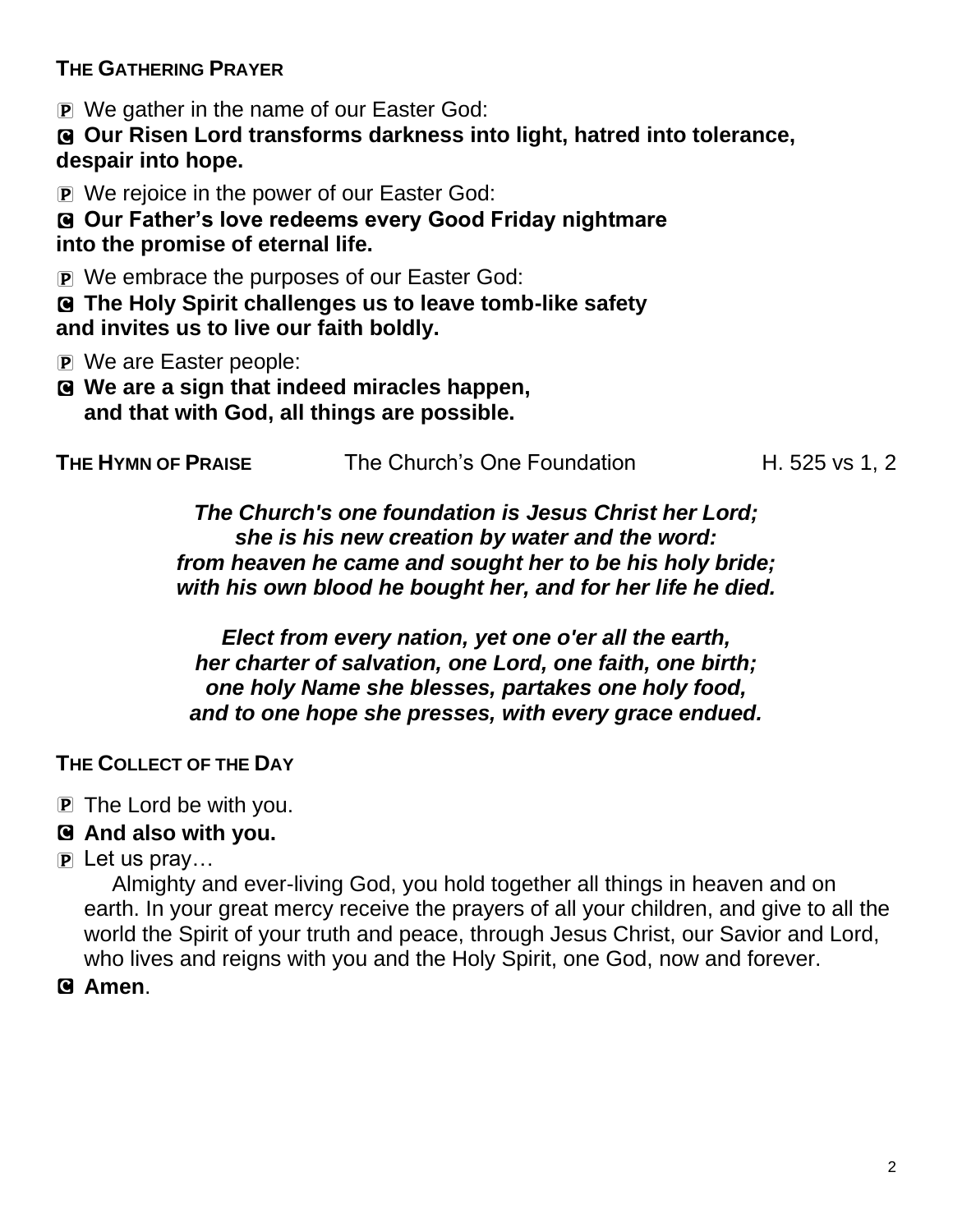#### **WORD OF GOD**

**THE READINGS:** Ecclesiastes 4:9-12• Psalm 66: 14-18 • 1 Peter 3:13-22 • John 14:15-21

# **The First Reading:**

L *The First Reading is taken from Ecclesiastes chapter 4.*

Two are better than one because they have a good return for their hard work. If either should fall, one can pick up the other. But how miserable are those who fall and don't have a companion to help them up! Also, if two lie down together, they can stay warm. But how can anyone stay warm alone? Also, one can be overpowered, but two together can put up resistance. A three-ply cord doesn't easily snap.

L The Word of the Lord.

C **Thanks be to God.**

**The Psalm 66** Tune: *O for a Thousand Tongues*

*Lord, I will come into your house And pay my vows to you, which, when I was in misery, I promised I would do;*

*And I will bring you bulls and goats, An offering savory; Come, you who fear the Lord, and hear what God has done for me.*

> *I cried aloud to God in prayer and praised God constantly; If I held evil in my heart, God would reject my plea.*

*Yet God, indeed, has heard my prayer, and listened to my plea; Bless God who never fails to hear, or love me faithfully.*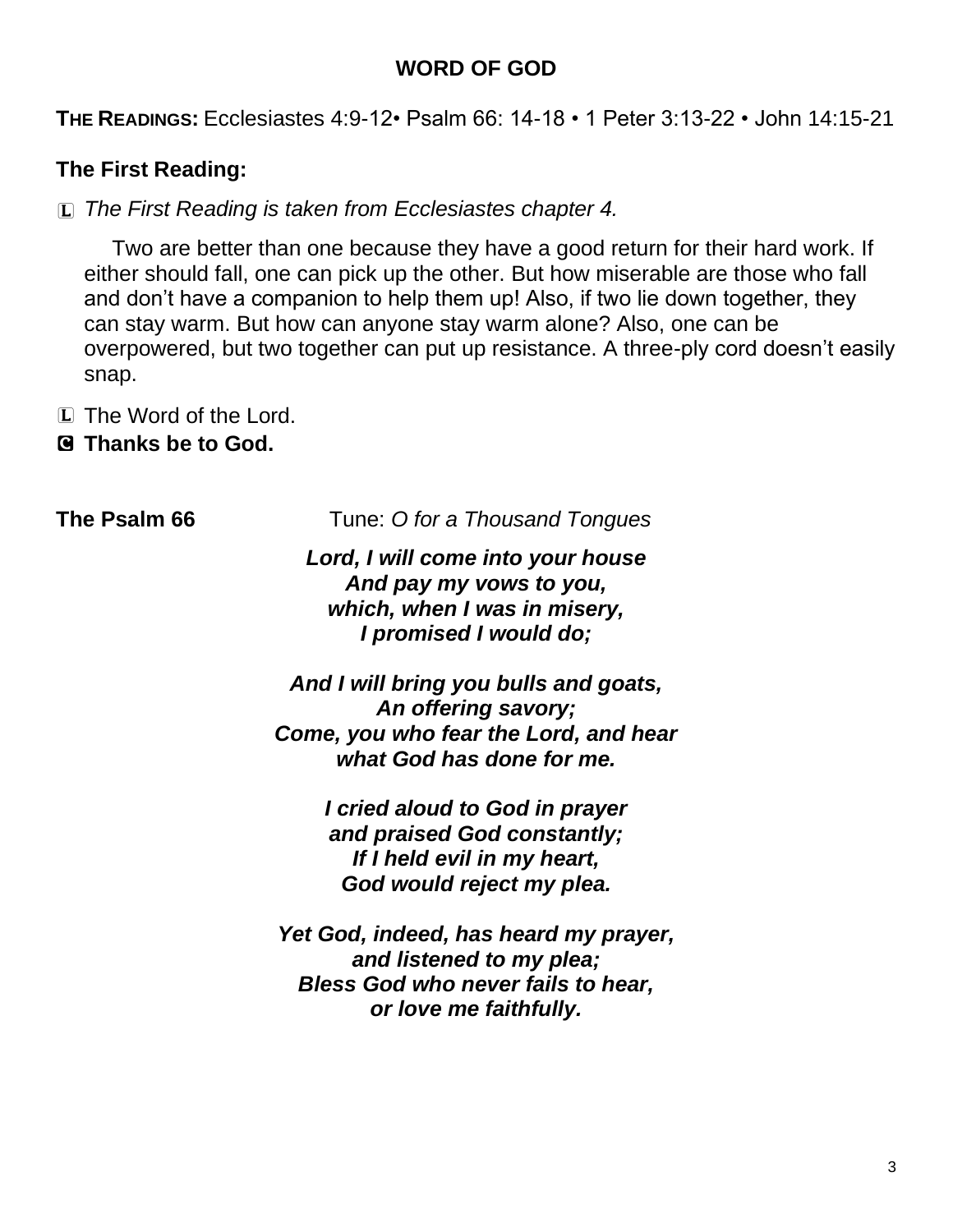#### **The Second Reading:**

L *The Second Reading is taken from 1 Peter, chapter 3…*

**THE GOSPEL ACCLAMATION** *Celtic Alleluia*

Who will harm you if you are zealous for good? But happy are you, even if you suffer because of righteousness! Don't be terrified or upset by them. Instead, regard Christ the Lord as holy in your hearts. Whenever anyone asks you to speak of your hope, be ready to defend it. Yet do this with respectful humility, maintaining a good conscience. Act in this way so that those who malign your good lifestyle in Christ may be ashamed when they slander you. It is better to suffer for doing good (if this could possibly be God's will) than for doing evil.

Christ himself suffered on account of sins, once for all, the righteous one on behalf of the unrighteous. He did this in order to bring you into the presence of God. Christ was put to death as a human, but made alive by the Spirit. And it was by the Spirit that he went to preach to the spirits in prison. In the past, these spirits were disobedient—when God patiently waited during the time of Noah. Noah built an ark in which a few (that is, eight) lives were rescued through water. Baptism is like that. It saves you now—not because it removes dirt from your body but because it is the mark of a good conscience toward God. Your salvation comes through the resurrection of Jesus Christ, who is at God's right side. Now that he has gone into heaven, he rules over all angels, authorities, and powers.

- L The Word of the Lord.
- C **Thanks be to God.**

**AI** le lυ ia, al le lυ ia. **AI** ΙU le ia. ia, lυ le al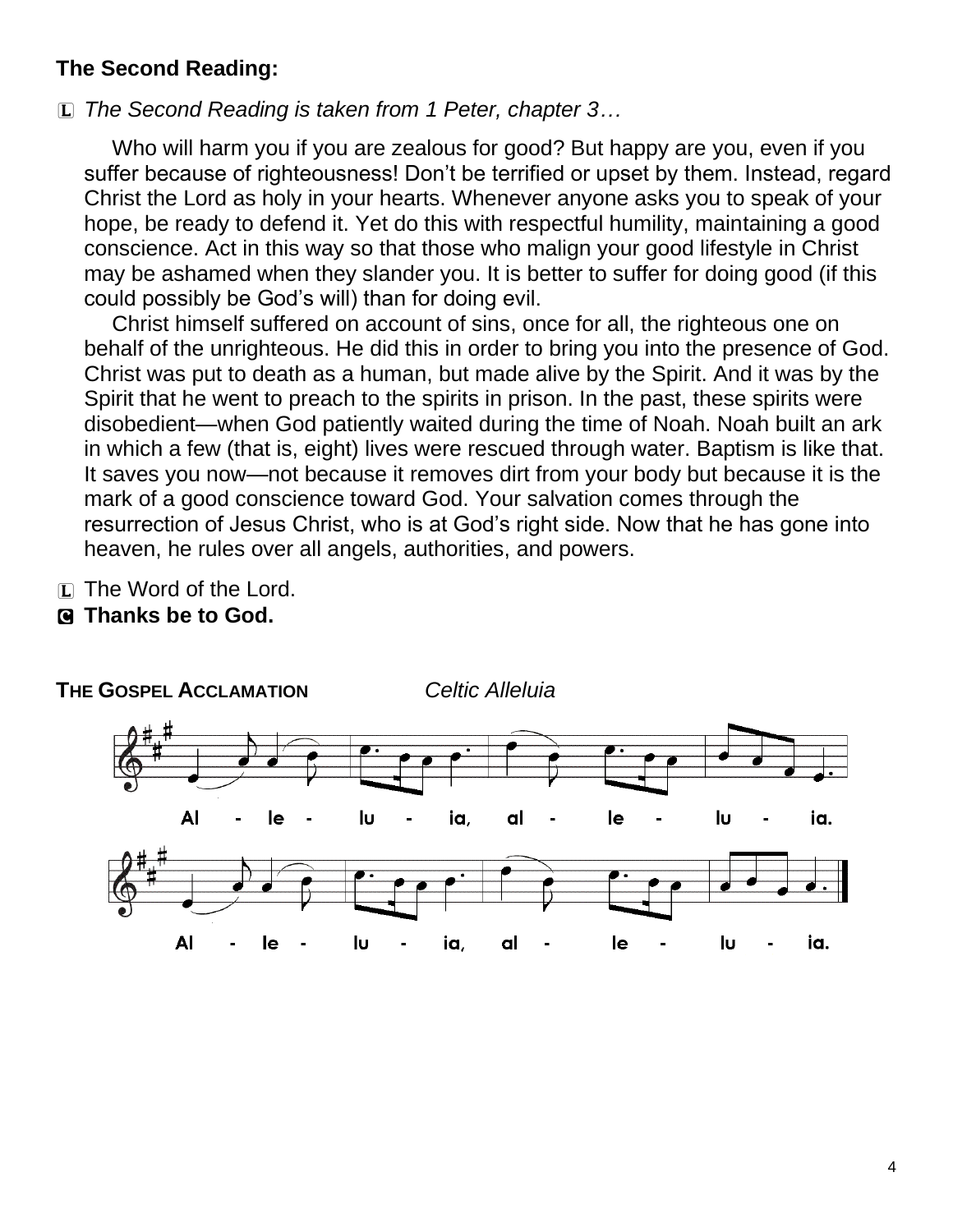# **The Gospel**

- D The Holy Gospel of our Lord Jesus Christ according to John.
- C **Glory to you, Lord Christ.**
- D [Jesus said,] "If you love me, you will keep my commandments. I will ask the Father, and he will send another Companion, who will be with you forever. This Companion is the Spirit of Truth, whom the world can't receive because it neither sees him nor recognizes him. You know him, because he lives with you and will be with you.

"I won't leave you as orphans. I will come to you. Soon the world will no longer see me, but you will see me. Because I live, you will live too. On that day you will know that I am in my Father, you are in me, and I am in you. Whoever has my commandments and keeps them loves me. Whoever loves me will be loved by my Father, and I will love them and reveal myself to them."

D The Gospel of the Lord.

# C **Praise to you, Lord Christ.**

**SERMON** Cindy Roehl

**SERMON HYMN** *Praise the Spirit in Creation* Tune: *Praise My Soul the King of Heaven*

> *Praise the Spirit in creation, breath of God, life's origin: Spirit, moving on the waters, quickening worlds to life within, source of breath to all things breathing, life in whom all lives begin.*

*Praise the Spirit, close companion of our inmost thoughts and ways; who, in showing us God's wonders, is himself the power to gaze; and God's will, to those who listen by a still small voice conveys.* 

*Praise, O praise the Holy Spirit, praise the Father, praise the Word, Source, and Truth, and Inspiration, Trinity in deep accord: through your voice which speaks with in us we your creatures, call you Lord.*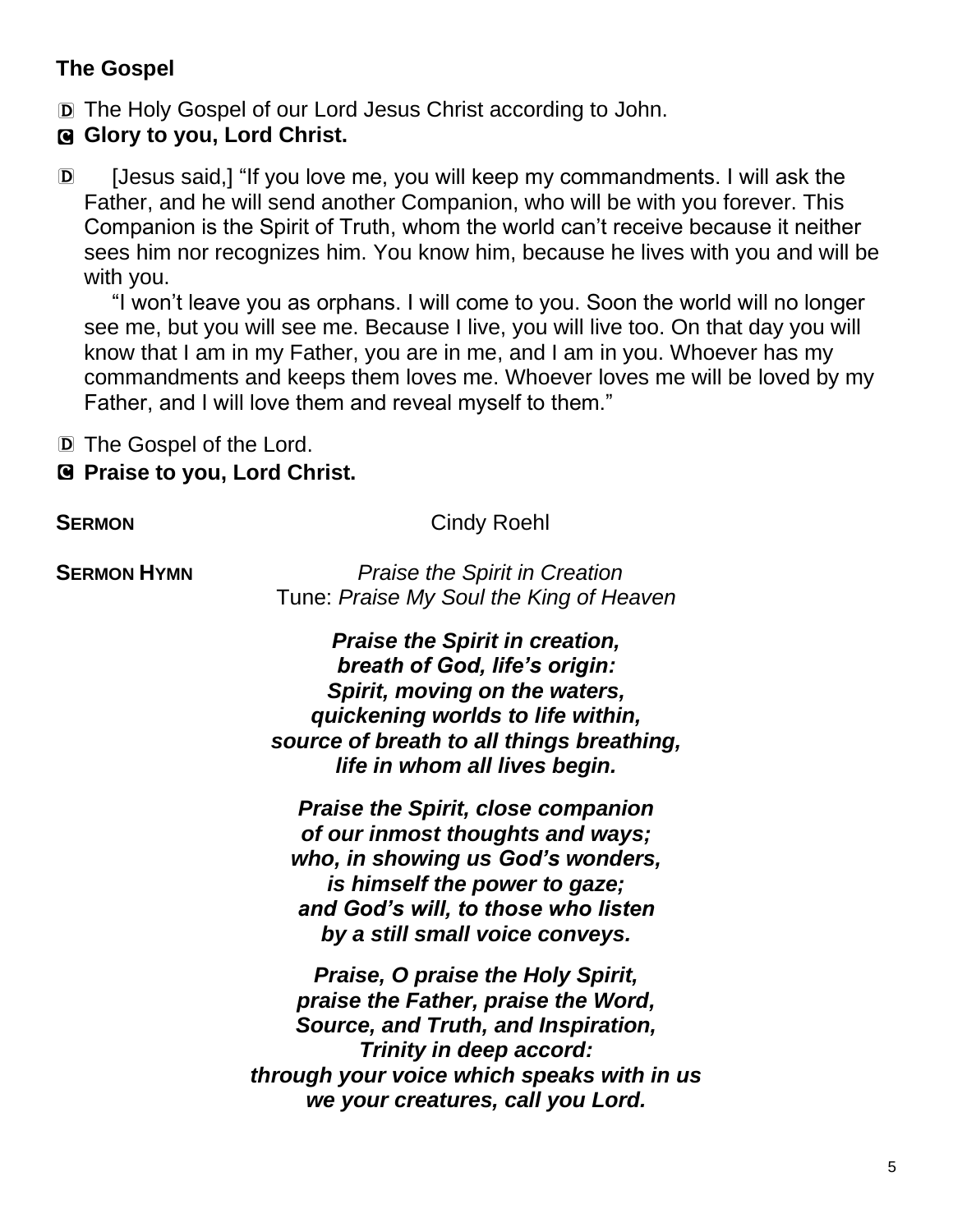#### **THE NICENE CREED**

C **We believe in one God, the Father, the Almighty, maker of heaven and earth, of all that is, seen and unseen.** 

**We believe in one Lord, Jesus Christ, the only Son of God, eternally begotten of the Father, God from God, Light from Light, true God from true God, begotten, not made, of one Being with the Father. Through him all things were made. For us and for our salvation he came down from heaven: by the power of the Holy Spirit he became incarnate from the Virgin Mary, and was made man. For our sake he was crucified under Pontius Pilate; he suffered death and was buried. On the third day he rose again in accordance with the Scriptures; he ascended into heaven and is seated at the right hand of the Father. He will come again in glory to judge the living and the dead, and his kingdom will have no end.**

**We believe in the Holy Spirit, the Lord, the giver of life, who proceeds from the Father and the Son. With the Father and the Son he is worshiped and glorified. He has spoken through the Prophets. We believe in one holy catholic and apostolic Church. We acknowledge one baptism for the forgiveness of sins. We look for the resurrection of the dead, and the life of the world to come. Amen.**

#### **THE PRAYERS OF THE PEOPLE**

- D Rejoicing in the mighty acts of God who has delivered all people from sin and death through the resurrection of Jesus Christ, let us lift our voices and pray.
- L Risen Lord, we pray for your Church, that it may continue your work of reconciling all people to God; for our clergy and our bishops; for the many lay people who serve the church and serve others through the church.
- C **We pray for all gathered in worship and prayer, here and around the world.**
- $\Box$  Risen Lord, we pray that the joy of Easter may ever grow within us and the nations and peoples of the world, that the powers that oppress and destroy may cease.
- C **We pray that a passion for justice, peace, and the common good will fill each of our hearts, and for the Spirit to guide us in lives of active faith.**
- $\Box$  Risen Lord, we pray for those who are sick, those who suffer, and those who struggle, [especially for… *add names from notebook*]. Please name those on your heart, silently or aloud. [*Leave time…*] Comfort, restore and heal them.
- C **We pray that the troubles facing us will teach us that we endure nothing alone, but that you are always present, creating, redeeming and sustaining us every step of our journey through life.**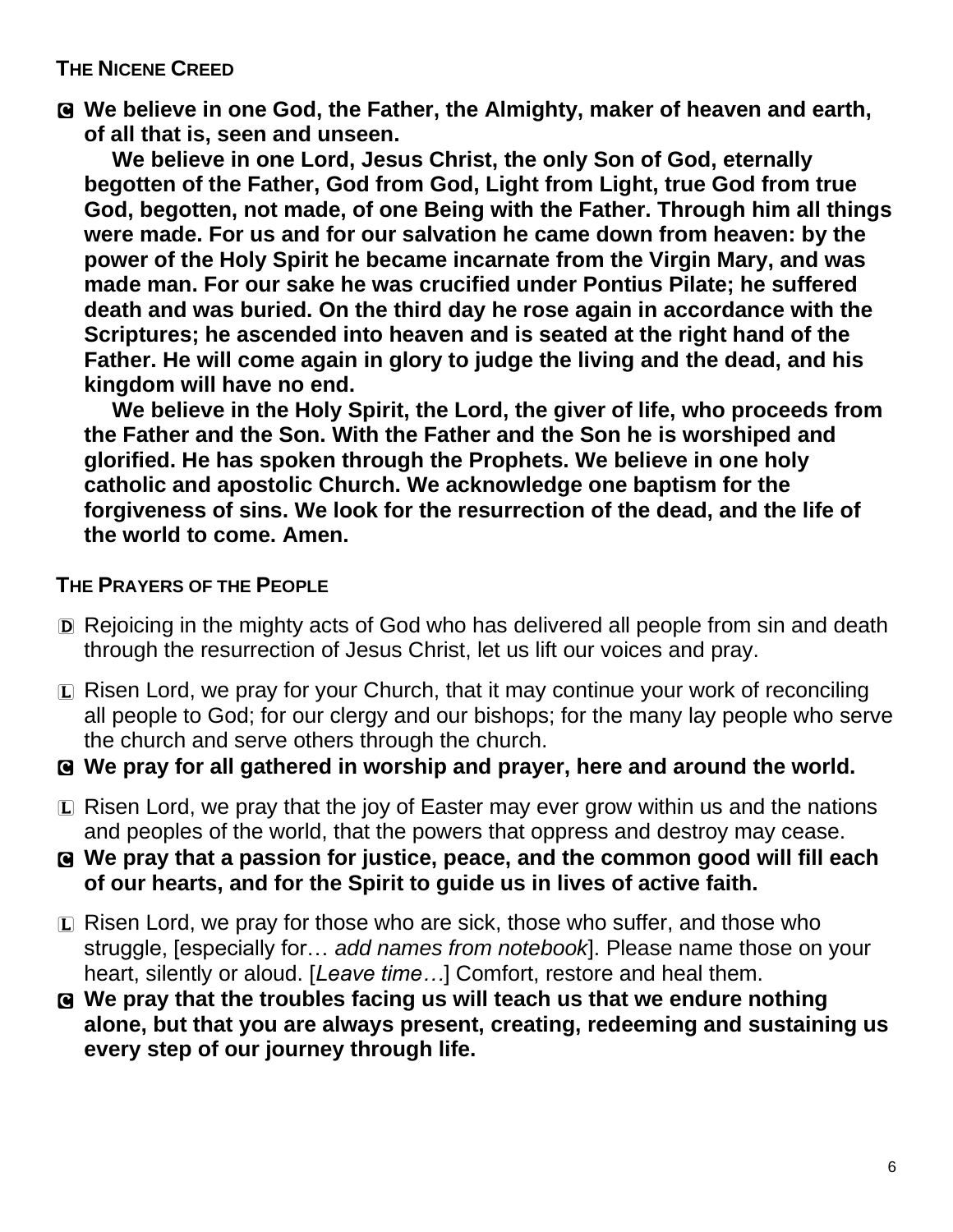- $\Box$  Risen Lord, we give thanks for the multitude of gifts you shower upon us, for the beauty of this home you have created for us, for medical workers, first responders and all who work on the frontlines to care for and heal the sick, and for all the blessings of this life. Grant us a sense of joy and wonder in all your works.
- C **We give thanks for our lives and the lives of our families, friends, and neighbors near and far, and praise you for your mercy and care for us.**
- L Risen Lord, we pray for those who have died, [especially for… *add names from notebook.*] Please name those on your heart, silently or aloud. [*Leave time…*] May the hope born of Easter give both them and us peace, acceptance and renewal.
- C **Heavenly Father, grant that all who now celebrate these joyful holy days here on earth may praise you forever, with all the angels and saints in heaven. We ask this through your risen Son, Jesus Christ our Lord. Amen.**

#### **THE GREETING OF PEACE**

- P The peace of the Lord be always with you.
- C **And also with you.** (*All may greet one another in the name of the Lord.*)

# **THE HOLY COMMUNION**

#### **THE OFFERTORY SENTENCE**

- D Yours, O Lord, is the greatness, the power, the glory, the victory, and the majesty. For everything in heaven and on earth is yours. Yours, O Lord, is the kingdom, and you are exalted as head over all. Bring your tithes, gifts and offerings with a heart full of gladness.
- **THE OFFERTORY** *Jesus, the Very Thought of Thee* E. Thiman

#### **THE PRESENTATION**

D We gladly present the fruits of our lives to the God who creates us, redeems us and sustains us. May we have the grace to use them to heal God's world.

**THE PRESENTATION HYMN** *We Give Thee but Thine Own*

*We give thee but thine own, whate'er the gift may be; all that we have is thine alone, a trust, O Lord, from thee.*

*May we thy bounties thus as stewards true receive, and gladly, as thou blessest us, to thee our first-fruits give.*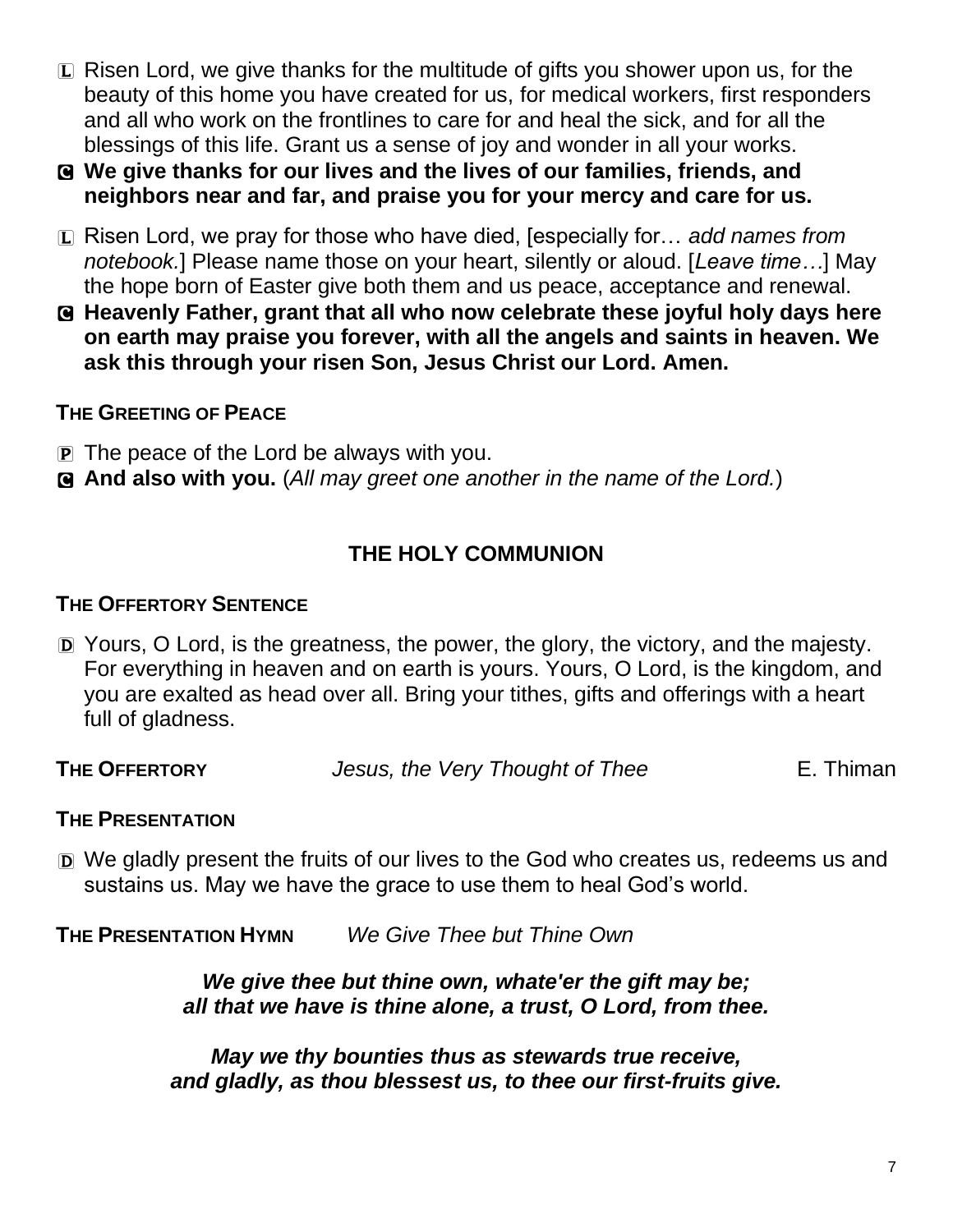# **THE EUCHARISTIC PRAYER** [Enriching Our Worship 1]

- P The Lord be with you.
- C **And also with you**.
- P Lift up your hearts.
- C **We lift them to the Lord**.
- P Let us give thanks to the Lord our God.
- C **It is right to give our thanks and praise.**
- P It is truly right, and good and joyful, to give you thanks, all-holy God, source of life and fountain of mercy. You have filled us and all creation with your blessing and fed us with your constant love; you have redeemed us in Jesus Christ and knit us into one body. Through your Spirit you replenish us and call us to fullness of life. We praise you for the glorious resurrection of our Savior Jesus Christ, the true Paschal Lamb who gave himself to take away our sin, who in dying has destroyed death, and in rising has brought us to eternal life. And so, with Mary Magdalene and Peter and all the witnesses of the resurrection, with earth and sea and all their creatures, and with Angels and Archangels, cherubim and seraphim, we lift our voices with all creation as we sing:

# *Holy, holy, holy Lord, God of power and might, heaven and earth are full of your glory. Hosanna in the highest. Blessed is he who comes in the name of the Lord. Hosanna in the highest. Hosanna in the highest.*

- P Blessed are you, gracious God, creator of the universe and giver of life. You formed us in your own image and called us to dwell in your infinite love. You gave the world into our care that we might be your faithful stewards and show forth your bountiful grace. But we failed to honor your image in one another and in ourselves; we would not see your goodness in the world around us; and so we violated your creation, abused one another, and rejected your love.
- P Yet you never ceased to care for us, and prepared the way of salvation for all people. Through Abraham and Sarah you called us into covenant with you. You delivered us from slavery, sustained us in the wilderness, and raised up prophets to renew your promise of salvation. Then, in the fullness of time, you sent your eternal Word, made mortal flesh in Jesus. Born into the human family, and dwelling among us, he revealed your glory. Giving himself freely to death on the cross, he triumphed over evil, opening the way of freedom and life.
- P On the night before he died for us, Our Savior Jesus Christ took bread, and when he had given thanks to you, he broke it, and gave it to his friends, and said: "Take, eat: This is my Body which is given for you. Do this for the remembrance of me."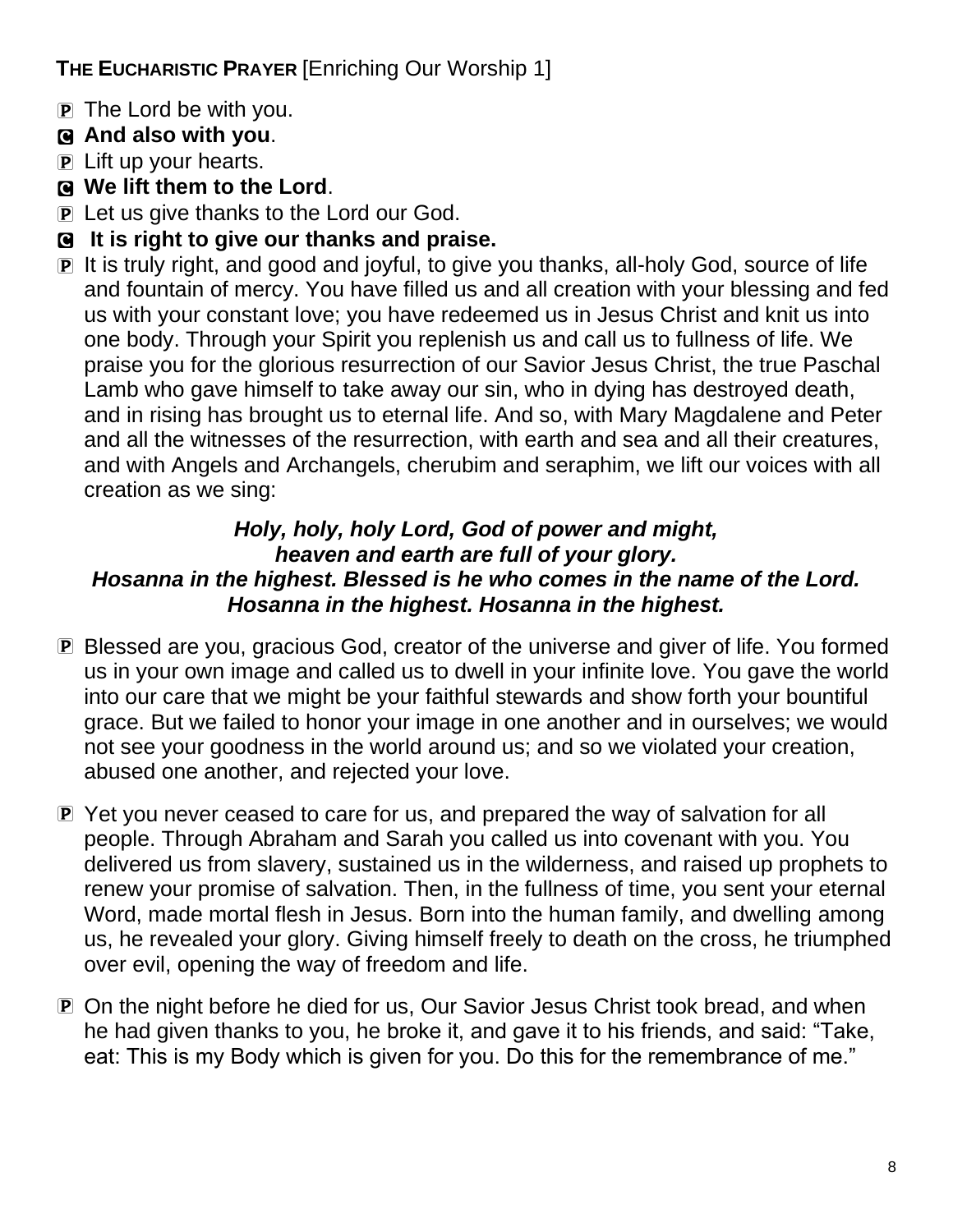- P As supper was ending, Jesus took the cup of wine, and when he had given thanks, he gave it to them, and said: "Drink this, all of you: This is my Blood of the new Covenant, which is poured out for you and for all for the forgiveness of sins. Whenever you drink it, do this for the remembrance of me."
- P Therefore we proclaim the mystery of faith:
- a **Christ has died. Christ is risen. Christ will come again.**

**Remembering his death and resurrection, we now present to you from your creation this bread and this wine. By your Holy Spirit may they be for us the Body and Blood of our Savior Jesus Christ. Grant that we who share these gifts may be filled with the Holy Spirit + and live as Christ's Body in the world. Bring us into the everlasting heritage of your daughters and sons, that with all your saints, past, present, and yet to come, we may praise your Name for ever.**

**P** Through Christ and with Christ and in Christ, in the unity of the Holy Spirit, to you be honor, glory, and praise, for ever and ever.



### **THE LORD'S PRAYER**

- P And now as our Savior Christ has taught us, we are bold to say,
- a **Our Father, who art in heaven, hallowed be thy Name, thy kingdom come, thy will be done, on earth as it is in heaven. Give us this day our daily bread. And forgive us our trespasses, as we forgive those who trespass against us. And lead us not into temptation, but deliver us from evil. For thine is the kingdom, and the power, and the glory, for ever and ever. Amen.**

#### **THE BREAKING OF THE BREAD**

- P Be known to us, Lord Jesus, in the breaking of the Bread.
- C **We come with joy to meet our Lord.**
- P The Gifts of God for the People of God. Take them in remembrance that Christ died for you, and feed on him in your hearts by faith, with thanksgiving.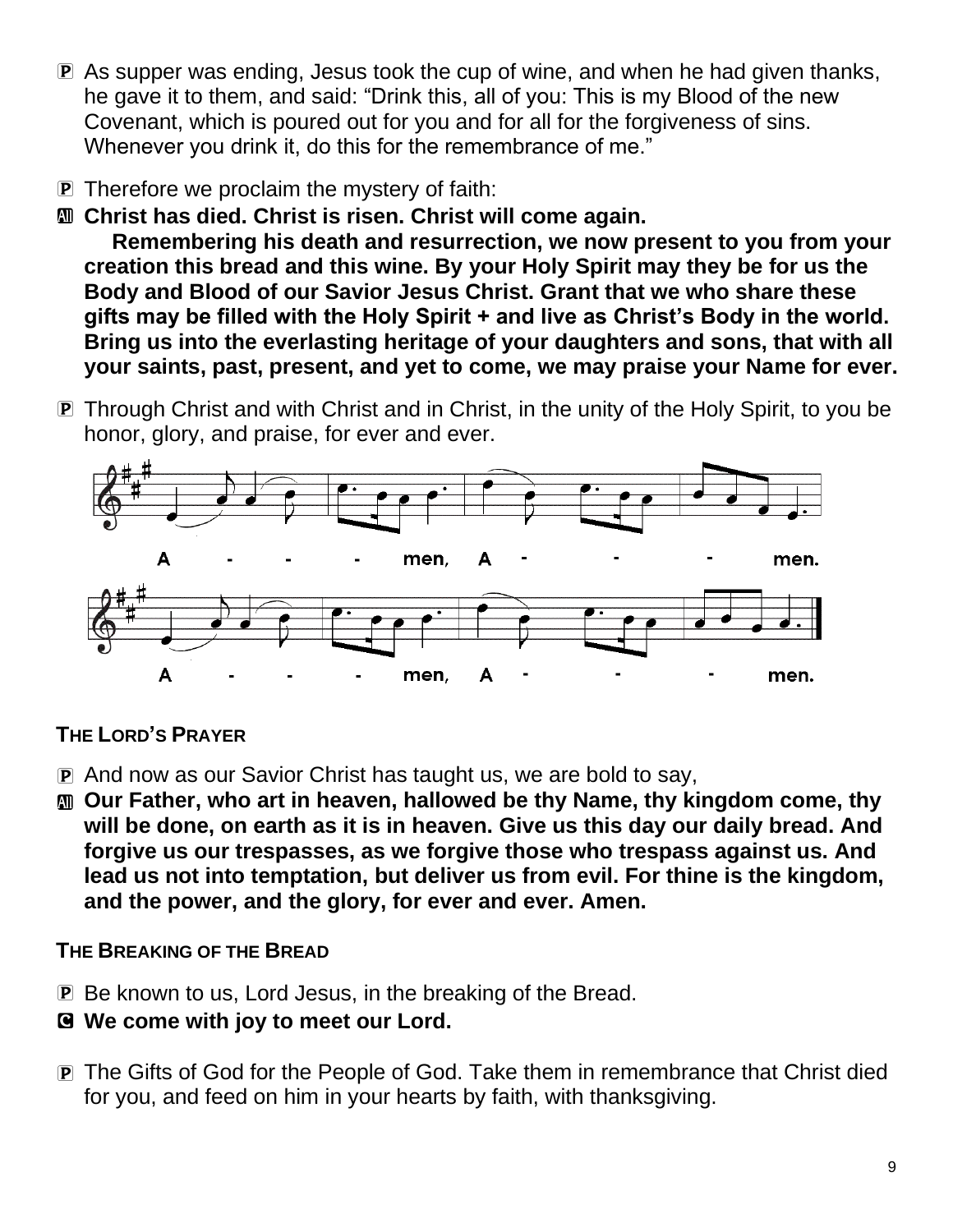## *See ye first the kingdom of God and its righteousness, and all these things shall be added unto you; Allelu, alleluia! Alleluia, alleluia, alleluia! Allelu, alleluia*

#### *Ask, and it shall be given unto you, seek, and ye shall find, knock, and the door shall be opened unto you; Allelu, Alleluia! Alleluia, alleluia, alleluia! Allelu, alleluia*

# **THE PRAYER AFTER COMMUNION**

- $\overline{p}$  Let us pray...
- C **God of abundance, you have fed us with the bread of life and cup of salvation; you have united us with Christ and one another; and you have made us one with all your people in heaven and on earth. Now send us forth in the power of your Spirit, that we may proclaim your redeeming love to the world and continue for ever in the risen life of Christ our Savior. Amen.**

# **THE BLESSING**

- P The God who is creating a new heaven and a new earth, who walks where least expected, who disturbs the comfortable and comforts the distressed, and whom death could not control, now sends you out to announce with your lives that the Lord is risen indeed. Go, you are blessed in the name of our Triune God: God the Father, God the Son, and God the Holy Spirit.
- C **Amen.**

**THE SENDING HYMN** *Lord, Dismiss Us with Thy Blessing* **H** 344

*Lord, dismiss us with thy blessing; fill our hearts with joy and peace; let us each, thy love possessing, triumph in redeeming grace: O refresh us, O refresh us, traveling through this wilderness.*

*Thanks we give and adoration for thy Gospel's joyful sound: may the fruits of thy salvation in our hearts and lives abound: ever faithful, ever faithful to thy truth may we be found;*

*so that when thy love shall call us, Savior, from the world away, fear of death shall not appall us, glad thy summons to obey. May we ever, may we ever reign with thee in endless day.*